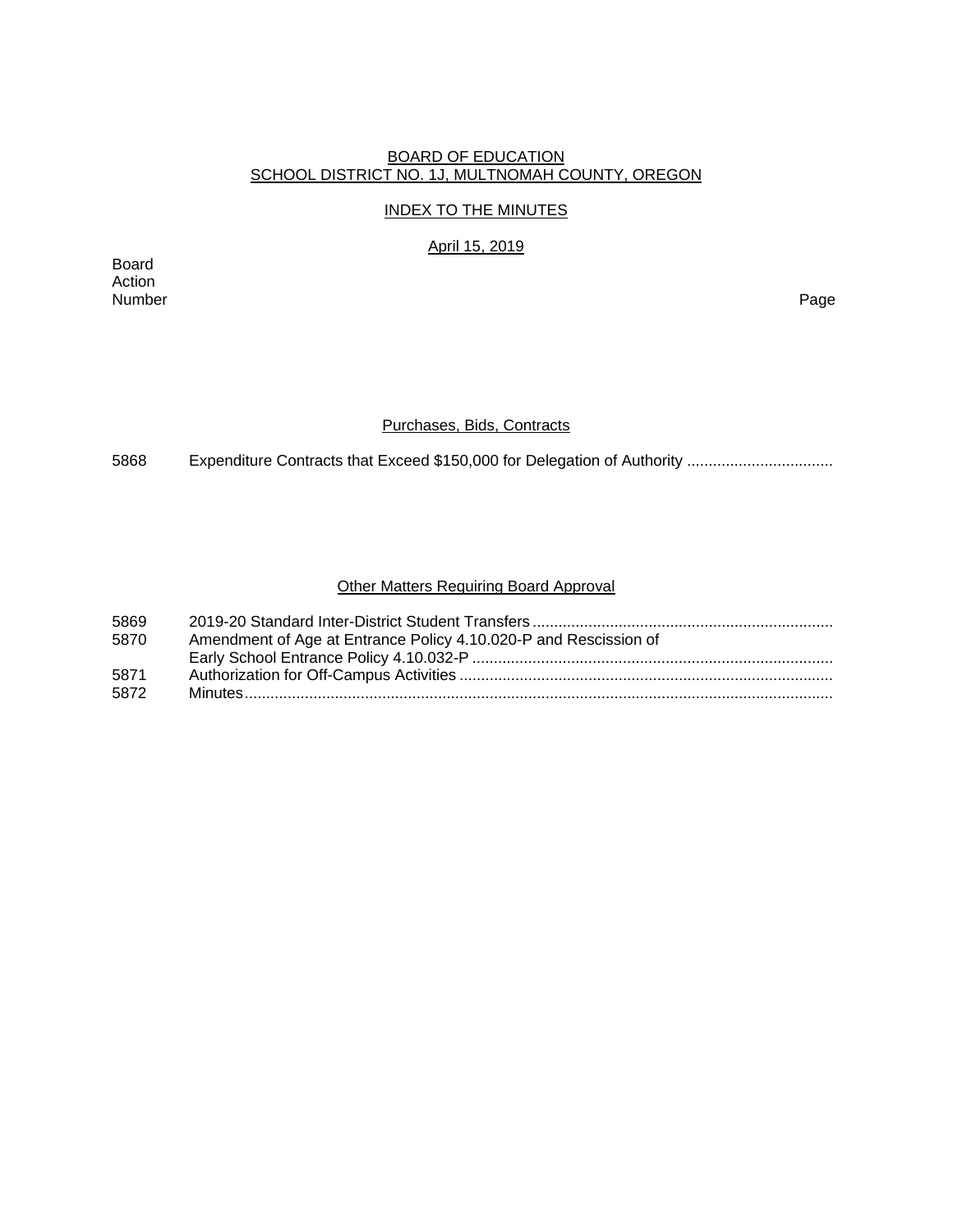April 15, 2019

## Purchases, Bids, Contracts

## Resolution No 5868

Director Kohnstamm moved and Director Esparza Brown seconded the motion to approve the above reference number. The motion was put to a voice vote and passed unanimously (7-yes, 0-no), with Student Representative Paesler absent.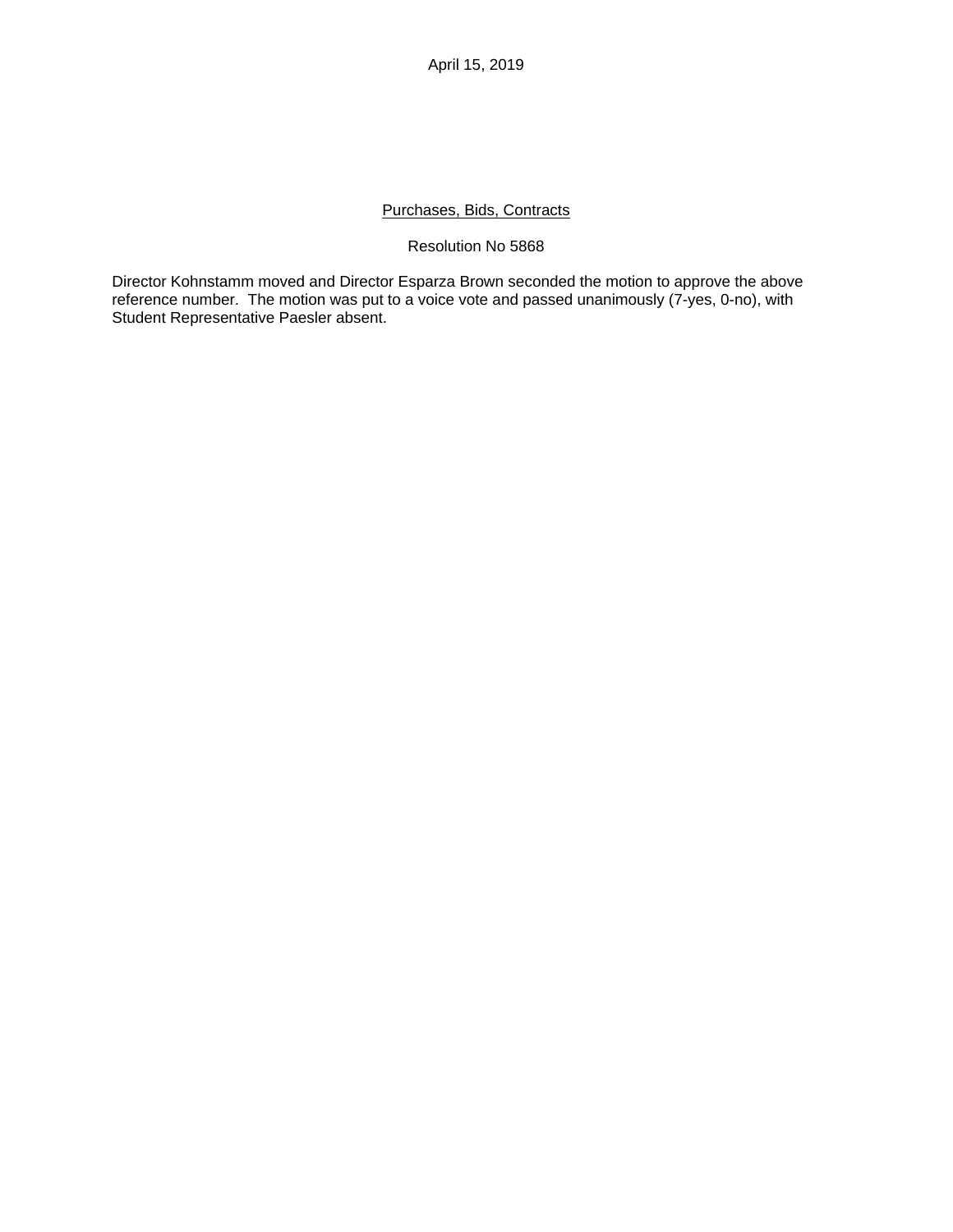# **RESOLUTION No. 5868**

# Expenditure Contracts that Exceed \$150,000 for Delegation of Authority

# **RECITAL**

Portland Public Schools ("District") Public Contracting Rules PPS-45-0200 ("Authority to Approve District Contracts; Delegation of Authority to Superintendent") requires the Board of Education ("Board") enter into contracts and approve payment for products, materials, supplies, capital outlay, equipment, and services whenever the total amount exceeds \$150,000 per contract, excepting settlement or real property agreements. Contracts meeting this criterion are listed below.

# **RESOLUTION**

The Superintendent recommends that the Board approve these contracts. The Board accepts this recommendation and by this resolution authorizes the Deputy Clerk to enter into the following agreements.

| \$300,000<br>L. Large<br><b>Fund 101</b><br>Dept. 5460      |
|-------------------------------------------------------------|
|                                                             |
|                                                             |
| \$600,000<br>C. Hertz                                       |
| <b>Funding Source</b><br>Varies                             |
|                                                             |
| \$987,966<br>C. Hertz                                       |
| <b>Fund 455</b><br>Project DS003                            |
| \$5,700,000<br>C. Hertz                                     |
| <b>Fund 455</b><br>Project DS006                            |
|                                                             |
| \$6,137,000<br>C. Hertz<br><b>Fund 455</b><br>Project DS006 |
|                                                             |

# **NEW CONTRACTS**

\* Contracts are in negotiation and not finalized at this time. Staff seeks advanced authorization for these contracts pursuant to the Purchasing & Contracting Delegation of Authority Administrative Directive, 8.50.105-AD, Section X(4): "The District may seek an 'advanced authorization' from the PPS Board of Education for any contract upon the approval of the Director of Purchasing & Contracting. The cost of the contract shall be a 'Not to Exceed' amount. Once the Board has approved it, no further authorization for the contract is required, providing the contract value remains at or below the 'Not to Exceed' amount."

# **NEW INTERGOVERNMENTAL AGREEMENTS ("IGAs")**

No New IGAs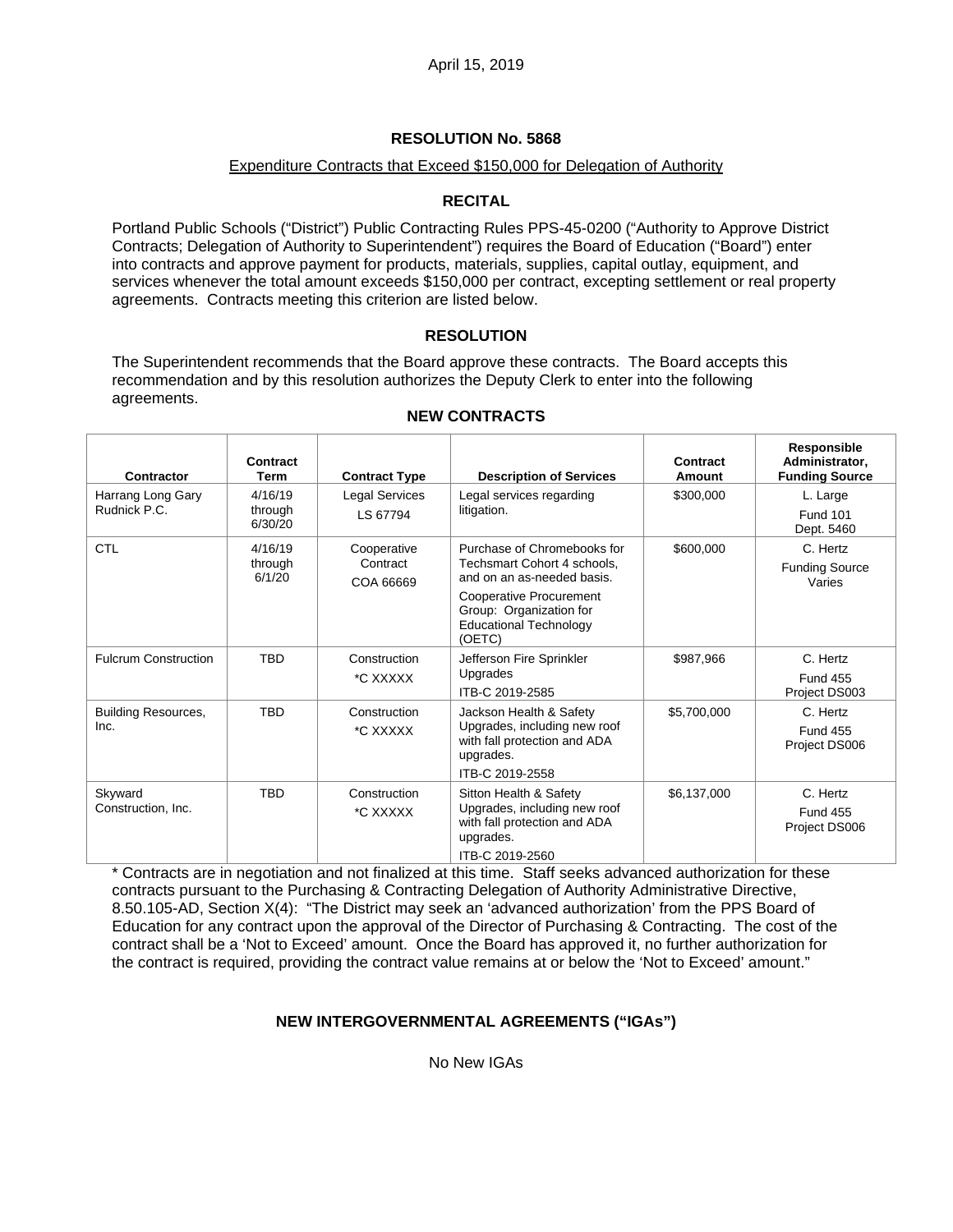# **AMENDMENTS TO EXISTING CONTRACTS**

| <b>Contractor</b>                 | Contract<br>Amendment<br>Term | <b>Contract Type</b>    | <b>Description of Services</b>                                           | Amendment<br>Amount.<br><b>Contract Total</b> | Responsible<br>Administrator.<br><b>Funding Source</b> |
|-----------------------------------|-------------------------------|-------------------------|--------------------------------------------------------------------------|-----------------------------------------------|--------------------------------------------------------|
| Harrang Long Gary<br>Rudnick P.C. | 4/16/19<br>through<br>6/30/20 | LS 66787<br>Amendment 1 | Legal Services regarding<br>litigation; adding funds to the<br>contract. | \$100,000<br>\$500,000                        | L. Large<br><b>Fund 101</b><br>Dept. 5460              |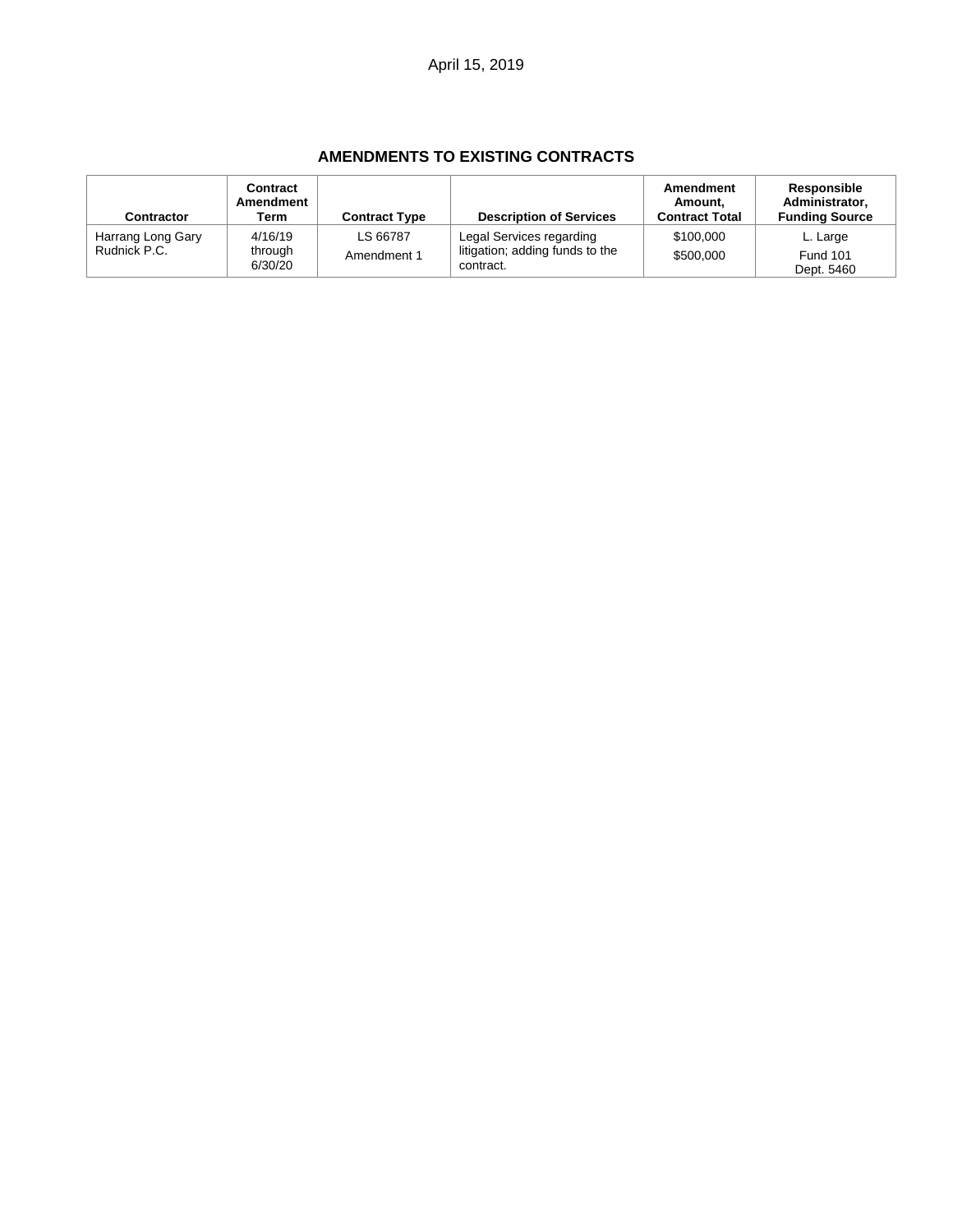April 15, 2019

## Other Matters Requiring Board Approval

#### Resolution Numbers 5869 through 5872

During the Committee of the Whole, Director Bailey moved and Director Kohnstamm seconded the motion to adopt Resolution 5869. The motion was put to a voice vote and passed unanimously (7-yes, 0 no), with Student Representative Paesler absent.

During the Committee of the Whole, Director Esparza Brown moved and Director Bailey seconded the motion to adopt Resolution 5870. The motion was put to a voice vote and passed unanimously (7-yes, 0-no), with Student Representative Paesler absent.

Director Kohnstamm moved and Director Esparza Brown seconded the motion to approve Resolutions 5871 and 5872. The motion was put to a voice vote and passed unanimously (7-yes, 0-no), with Student Representative Paesler absent.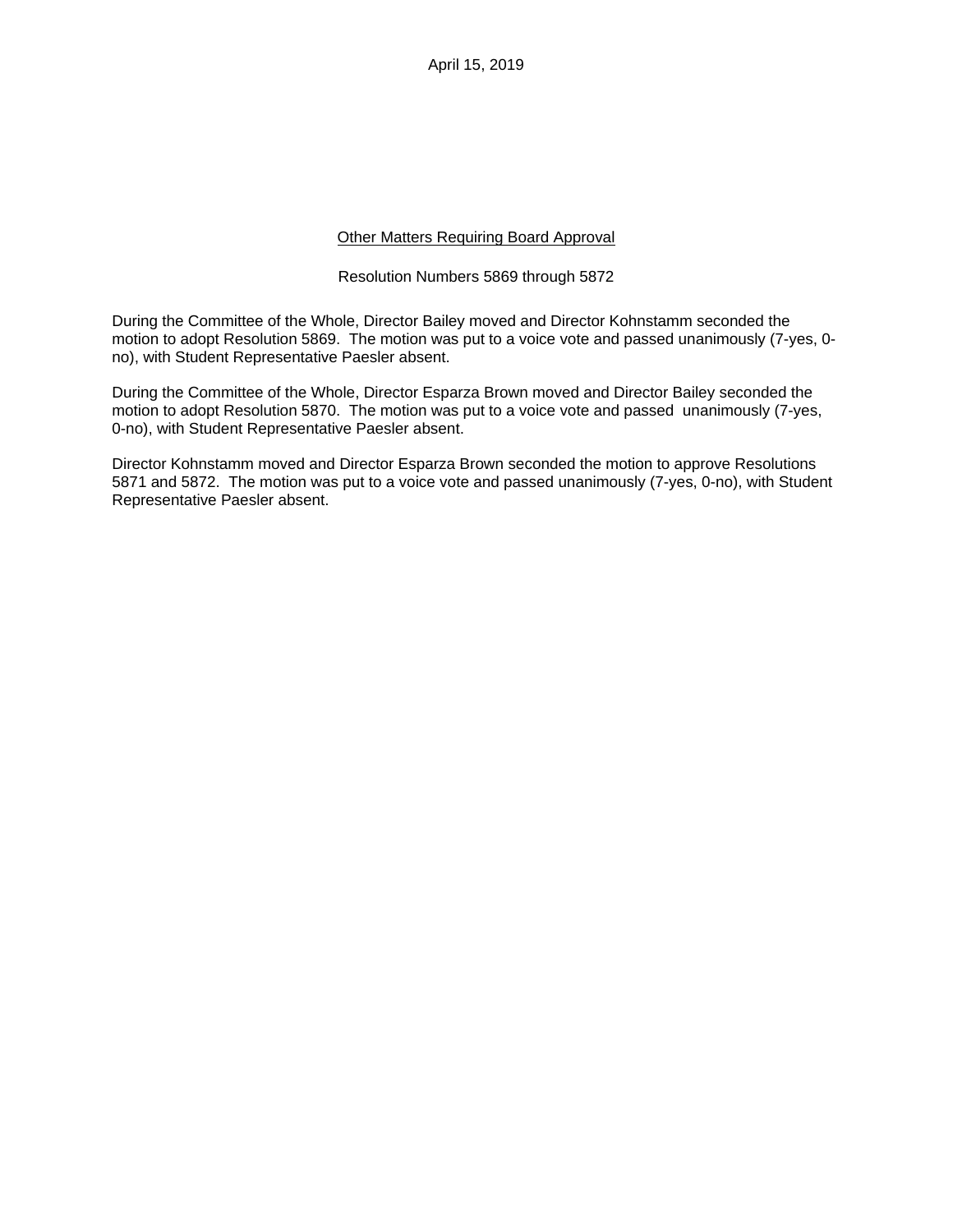## **RESOLUTION No. 5869**

#### 2019-20 Standard Inter-District Student Transfers

# **RECITALS**

- A. State law requires district school boards to decide each year whether to participate in the standard inter-district transfer process, including:
	- 1. The maximum number of resident students, if any, who will be released to schools in other district,
	- 2. The maximum number of non-resident students, if any, who will be accepted for enrollment in district schools,
	- 3. The priorities that will apply in a random lottery, in the event that there are more requests than maximum number of slots for releases or approvals, and
	- 4. The length of time that agreements will be in effect for non-resident students who transfer into district school.
- B. More than 1,300 PPS students this year are residents of other districts, comprising approximately 3% of district enrollment. Nearly 400 of these students will need to receive standard inter-district transfers in order to remain in PPS schools next year.
- C. For the 2019-20 school year, Superintendent Guerrero recommends the PPS Board of Directors approve the following plan for accepting students into PPS through the standard inter-district transfer process:
	- An unlimited number of students will be allowed to transfer into PPS if they apply by September 1, 2019 and meet at least one of the following priorities:
		- i. Students who had a legal change of residence out of the PPS boundary during the past year will be allowed to remain enrolled at their current PPS schools.
		- ii. Students who have siblings already enrolled in PPS will be accepted, so long as space is available at the requested schools.
		- iii. Students who attended a PPS public charter school for at least three consecutive years and are completing the highest grade this year will be accepted, so long as there is space in the requested schools. This category includes non-resident students currently enrolled in Trillium Charter School.
		- iv. Students who have reached the highest grade of their current PPS schools and wish to continue at the next school level (such as elementary to middle school or middle to high school), so long as space is available at the requested schools.
	- Additionally, up to 100 students who do not qualify for any of the above priorities will be admitted to PPS, so long as space is available at the requested schools.
		- i. If there are more applicants than slots a random number will be used as a tiebreaker.
	- New transfers would last through the highest grade of the approved school.
- D. Superintendent Guerrero recommends the PPS Board of Directors approve the following plan for releasing PPS resident students to schools in other district through the standard inter-district transfer process: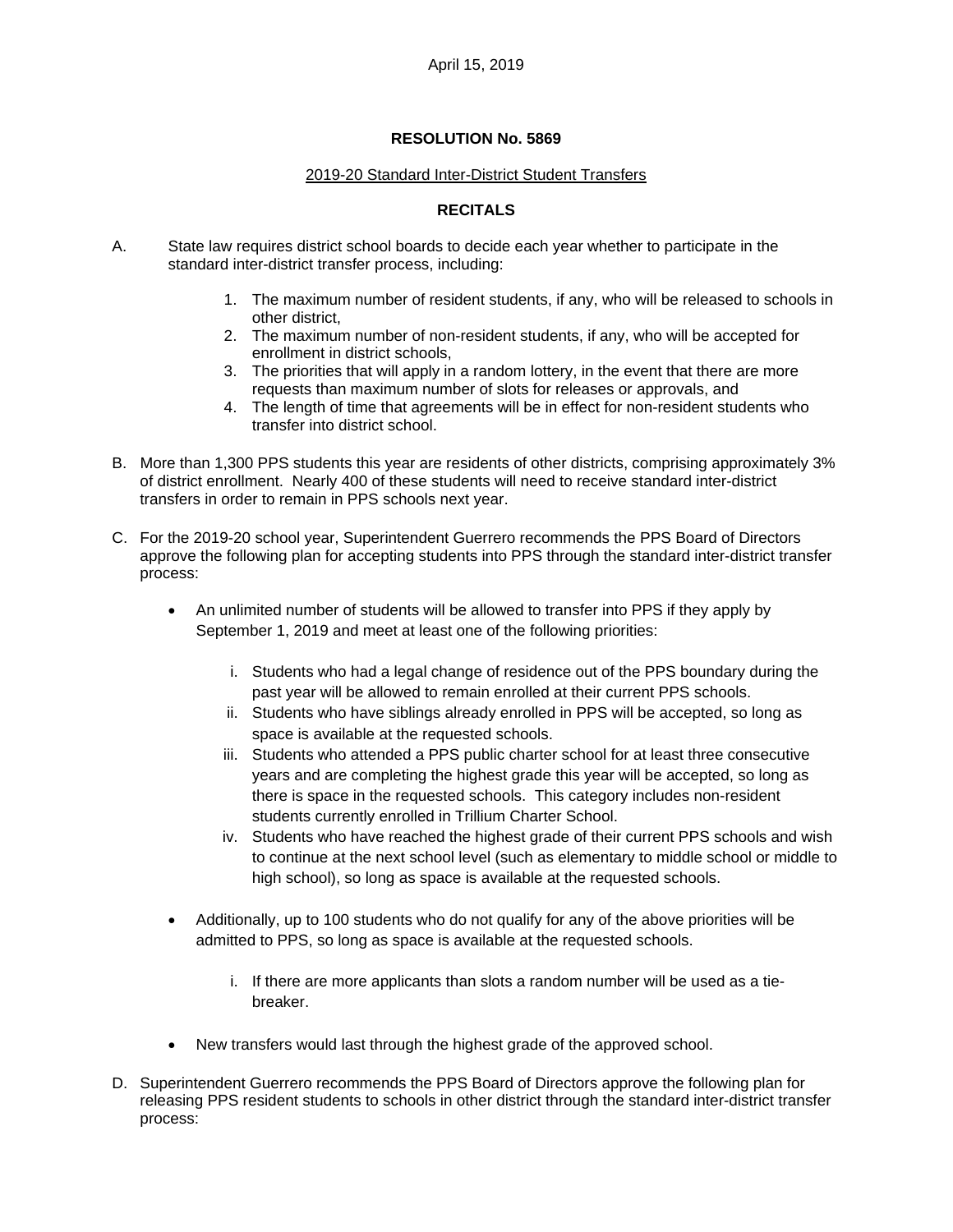- An unlimited number of students will be released out of PPS if they apply by September 1, 2019 and meet at least one of the following priorities:
	- i. Students who had a legal change of residence into the PPS boundary during the past year will be released from PPS in order to remain enrolled in their current districts.
	- ii. Students not yet enrolled in a different district will be released from PPS if they have siblings enrolled in their requested districts.
	- iii. Students who attended a public charter school in a different district for at least three consecutive years and are completing the highest grade this year will be released from PPS and allowed to remain enrolled in their current districts.
	- In accordance with state law, releases to other districts remain in effect through  $12<sup>th</sup>$ grade.
	- No transfer slots are allocated for resident students who do not meet the above criteria.
- E. Superintendent Guerrero directs staff to develop timelines and procedures to assist families with successfully participating in the standard inter-district transfer request process.

# **RESOLUTION**

The Board of Directors for Portland Public Schools hereby accepts the Superintendent's recommendation for accepting non-resident students into PPS schools and releasing PPS resident students to other districts.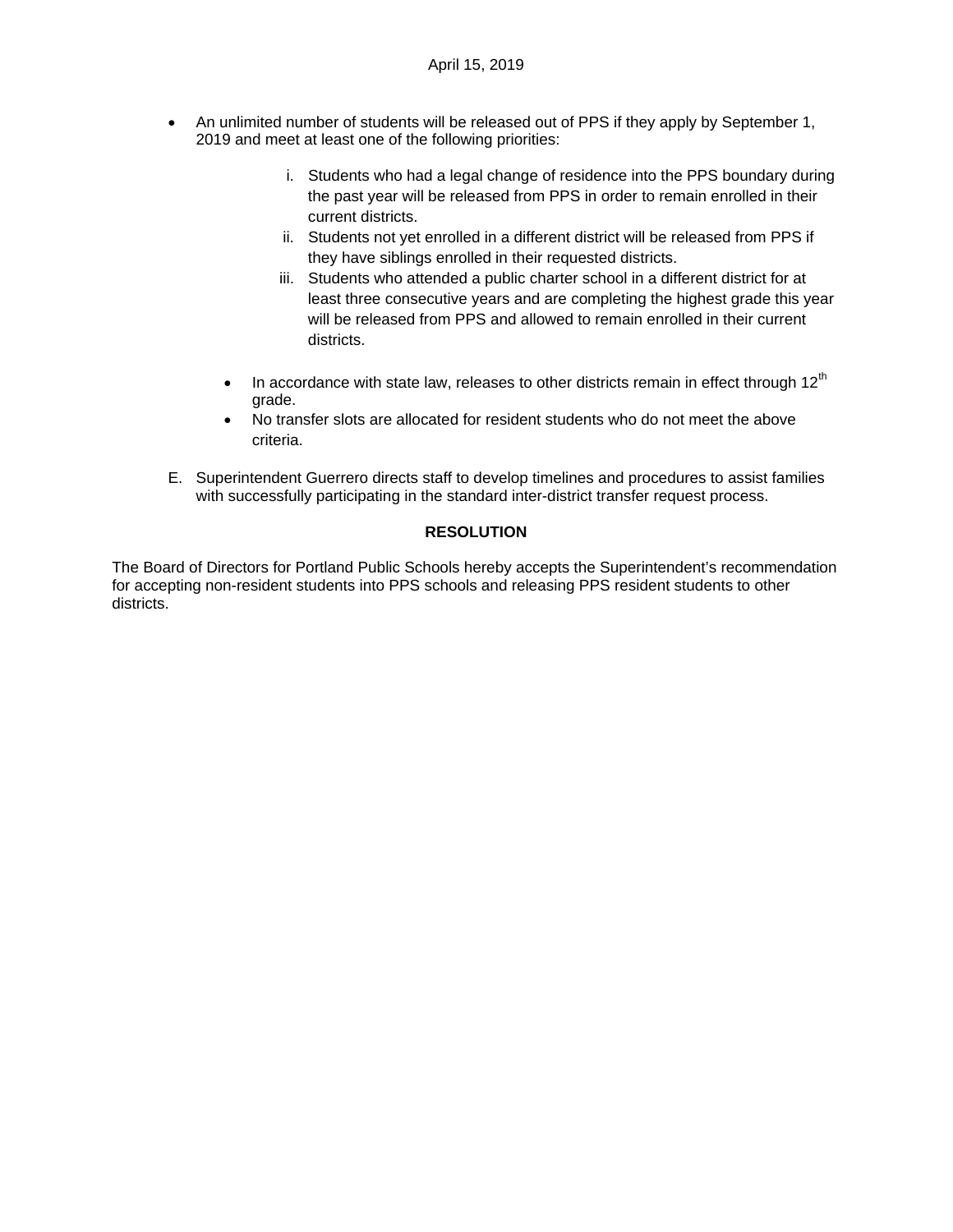# April 15, 2019

#### **RESOLUTION No. 5870**

#### Amendment of Age at Entrance Policy 4.10.020-P and Rescission of Early School Entrance Policy 4.10.032-P

#### **RECITALS**

- A. In Fall 2018, a team of central office administrators began a review of policies regarding student enrollment practices, in response to frequent questions from schools and parents. The team developed changes to policies 4.10.020-P in order to clarify and streamline guidance regarding student age and prior experience at time of enrollment.
- B. Policy 4.10.032-P would become redundant with the approval of proposed changes to policy 4.10.020-P. Therefore, the team recommended rescission of policy 4.10.032-P.
- C. On January 31, 2019, in a public meeting the Board of Education's Policy & Governance Committee reviewed the staff proposal and suggested additional changes, including shifting language from policy 4.10.010-P to 4.10.020-P.
- D. On February 21, 2019, in a public meeting the Board Policy & Governance Committee considered additional revisions of 4.10.020-P, retitled Compulsory Enrollment, Age and Grade Level at Entrance.
- E. On February 26, 2019, the Board presented the first reading of the Compulsory Enrollment, Age and Grade Level at Entrance policy and rescission of Early School Entrance Policy 4.10.032-P.
- F. Per District policy, the public comment was open for at least 21 days, and no comments were received.

## **RESOLUTION**

The Board hereby amends Age at Entrance Policy 4.10.020-P, rescinds Early School Entrance Policy 4.10.032-P-P, and instructs the Superintendent to amend as necessary any administrative directives derived from these policies.